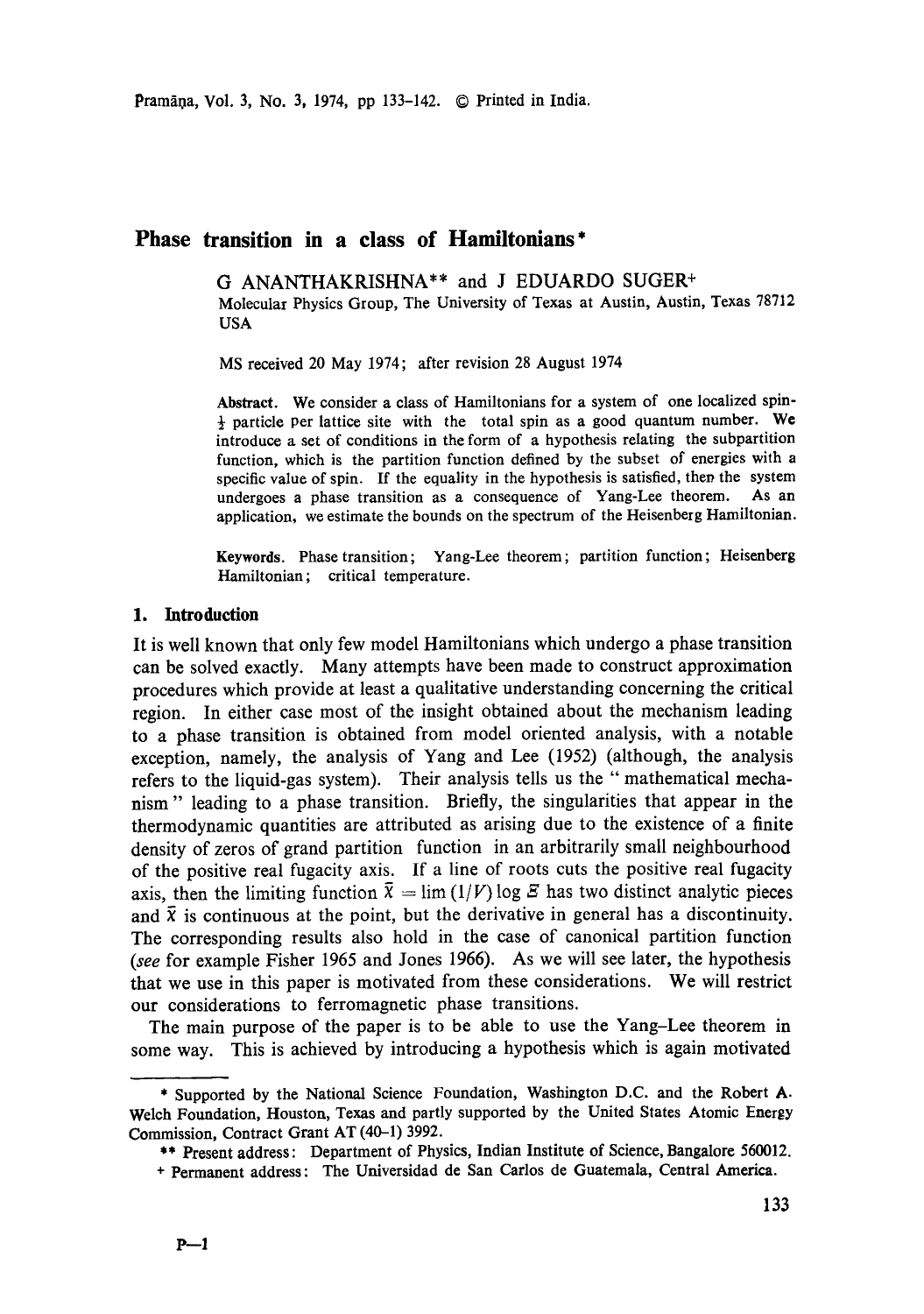by the Yang–Lee analysis. Assuming that the hypothesis (for  $T = T<sub>c</sub>$ ) holds and by going over to the complex magnetic field plane, we show that there is a line of zeros of partition function closing on to the positive real activity axis in the thermodynamic limit. The form of the Hamiltonian is quite general (except that it represents a ferromagnetic system) and is so chosen that the partition function can be written as a symmetric function in the activity variable with coefficients which depend exclusively on the spectrum at zero magnetic field. The hypothesis relates these coefficients among themselves. The entire analysis is done in section 2. As an application, we estimate bounds on the spectrum assuming that the threedimensional Heisenberg Hamiltonian undergoes a phase transition. Finally, section 4 contains concluding remarks.

### **2. Conditions for critical behavionr**

Consider a lattice system with one  $\sin^{-1/2}$  particle localized on each site. We wish to consider a general Hamiltonian which has a symmetry that enables us to express the partition function as a symmetric function in the activity variable. The Hamiltonian characterizing the interaction may be spin or spin-free (Matsen *et al* 1971) or both. The symmetry property that we require for the Hamiltonian is that it commutes with the total spin of the system, *i.e.,* 

$$
[\boldsymbol{H}_0, \boldsymbol{S}_{\rm tot}^2] = 0 \tag{2.1}
$$

where

$$
S^2_{\text{tot}} = \left(\sum_i s_i\right)^2 \tag{2.2}
$$

with  $s<sub>i</sub>$  representing the spin at the site i. The application of a uniform magnetic field  $h$  in the z-direction gives rise to the total Hamiltonian

$$
H_{\rm T} = H_{\rm 0} + H_{\rm 1} \quad \text{and} \quad [H_{\rm T}, S^2_{\rm tot}] = 0 \tag{2.3}
$$

with

$$
H_1 = g\mu h \sum_{j=1}^{N} s_j^{2}
$$
 (2.4)

where  $\mu$  is the Bohr magneton and g the gyromagnetic ratio. Then the partition function for such system is

$$
Z = \sum_{S}^{N/2} \sum_{M=-S}^{S} \sum_{F=1}^{f^{S}} \exp \{-\rho E(F, S) - \beta g \mu h M\}
$$
 (2.5)

where  $\beta = 1/kT$ , F distinguishes among the f<sup>s</sup> states with the same S, and M is the eigenvalue of  $S_{\text{tot}}^*$  in this subspace. Let

$$
\gamma_{\rm S} = \sum_{F=1}^{f^{\rm S}} \exp \{-E(F, S)/kT\} \tag{2.6}
$$

We call  $\gamma_s$ , the sub-partition function. Defining the activity variable

$$
z = \exp(a/2) \tag{2.7}
$$

with  $\alpha = \beta g\mu h$ , the partition function (2.5) takes the form

$$
Z(z) = \sum_{s}^{n=N/2} \gamma_{s} \left[z^{2s} + z^{2s-2} + \ldots + z^{-2s}\right]
$$
 (2.8)

This can be written in the form: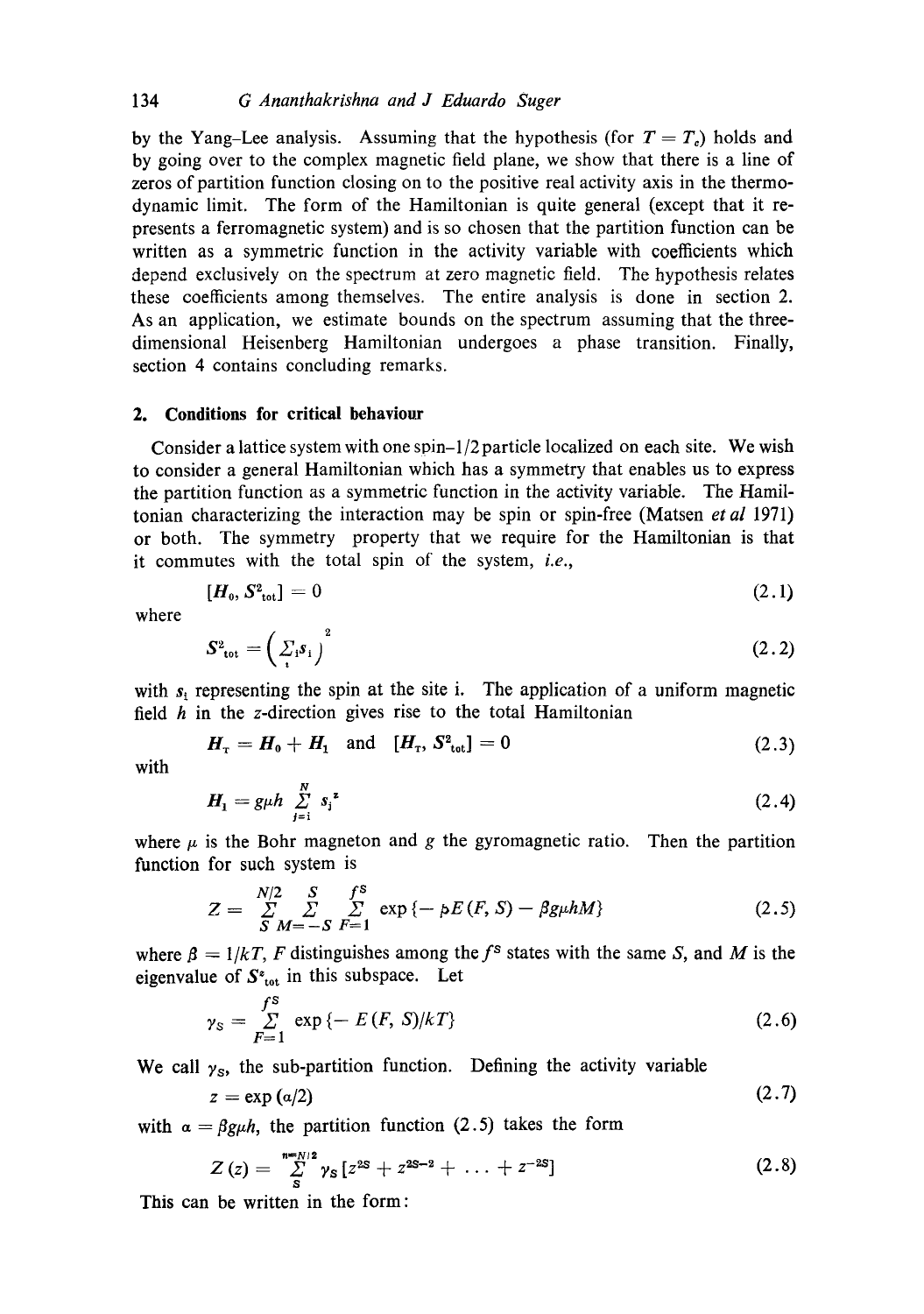*Phase transition in a class of Hamiltonians* 135

$$
Z(z) = \sum_{s}^{n=N/2} \gamma_{s} \frac{\sinh (S + 1/2) \alpha}{\sinh \alpha/2}
$$
 (2.9)

Thus Z is a symmetric function in the activity variable z with the coefficients  $\gamma_s$ which depend exclusively on the spectrum of the system at zero magnetic field. Since the  $\gamma_s > 0$  by definition (2.6) [and since  $z > 0$  by definition (2.7)], we see that  $Z(z)$  has no real positive zeros, and thus Z is analytic in  $\beta$  and z for all finite N. However, in the limit as  $N \rightarrow \infty$  these complex roots may coalesce into a ' line' of finite density that pinches the real positive z-axis for some value of temperature. If this happens, then by the Yang-Lee theorem this indicates the existence of a phase transition.

We want to consider the behaviour of the system at zero magnetic field  $(z = 1)$ and we notice that for  $z = 1$ , Z reduces to  $\Sigma \gamma_s (2S + 1)$ . So we allow the magnetic field to take on complex values and then let  $\text{Re}(h) \rightarrow 0^+$ . Thus we introduce a variable y by  $= z^{iy}$ . Since the Re h is zero,  $y \in [0, 2\pi]$ . With this variable the partition function can be written as

$$
Z(y) = \frac{1}{\sin y} \sum_{s}^{n} \gamma_{s} \sin (2S + 1) y
$$
 (2.10)

Let

$$
\tilde{Z}(y) = \Sigma \gamma_{\rm s} \sin(2S+1) y \tag{2.11}
$$

Let us assume that the system undergoes a phase transition at some temperature  $T<sub>c</sub>$  and that Yang-Lee's criterion is also a necessary condition. (This may not be so, since it has not been shown that if the system undergoes a phase transition then there is a finite density of roots in an arbitrarily small neighbourhood of the real activity axis). Then we know that the free energy per spin is non-analytic at that value  $z = z<sub>e</sub>$  where the line of zeros cuts the real activity axis and that there are two distinct analytic pieces for real positive values of interest, one to the left of  $z<sub>e</sub>$  and the other to the right of  $z<sub>e</sub>$ . Below this temperature any region R containing the real activity axis is free of zeros and therefore the free energy per spin is completely analytic. This is again true for  $T > T_c$ . But the functional form of the free energy per spin in general is different from the functional form below  $T = T_e$ . However, the limiting value of the free energy per spin as  $T \rightarrow T_e^+$ and  $T \rightarrow T_c^-$  with Re h fixed at Re  $h_c + \epsilon$  (where  $\epsilon$  is arbitrarily small and real), can be expected to be the same. Since the free energy per spin is a function of  $y_s$  and since we expect the functional form of the free energy per spin to be different below and above  $T_e$ , we should expect the relation between  $\gamma_s$  and  $\gamma_{s'}$  to change across  $T = T<sub>0</sub>$ . Further, at  $T = T<sub>0</sub>$  we expect that all the  $\gamma<sub>s</sub>$  to be the same up to a multiplicative factor which is positive and independent of S and which will be determined later on *(see* Appendix A). (Since we expect the values of free energy per spin for  $T > T_0$  and  $T < T_0$  to coincide at  $T = T_0$ .

Thus we are led to consider the following hypotheses.

$$
\frac{1}{N}\log\frac{\gamma_S}{\gamma_{S-1}} > \frac{1}{N}\log A_n \qquad \qquad \forall S \tag{2.12 a}
$$
\n
$$
\text{with} \qquad A_n > 0 \quad \text{for} \quad T < T'_n
$$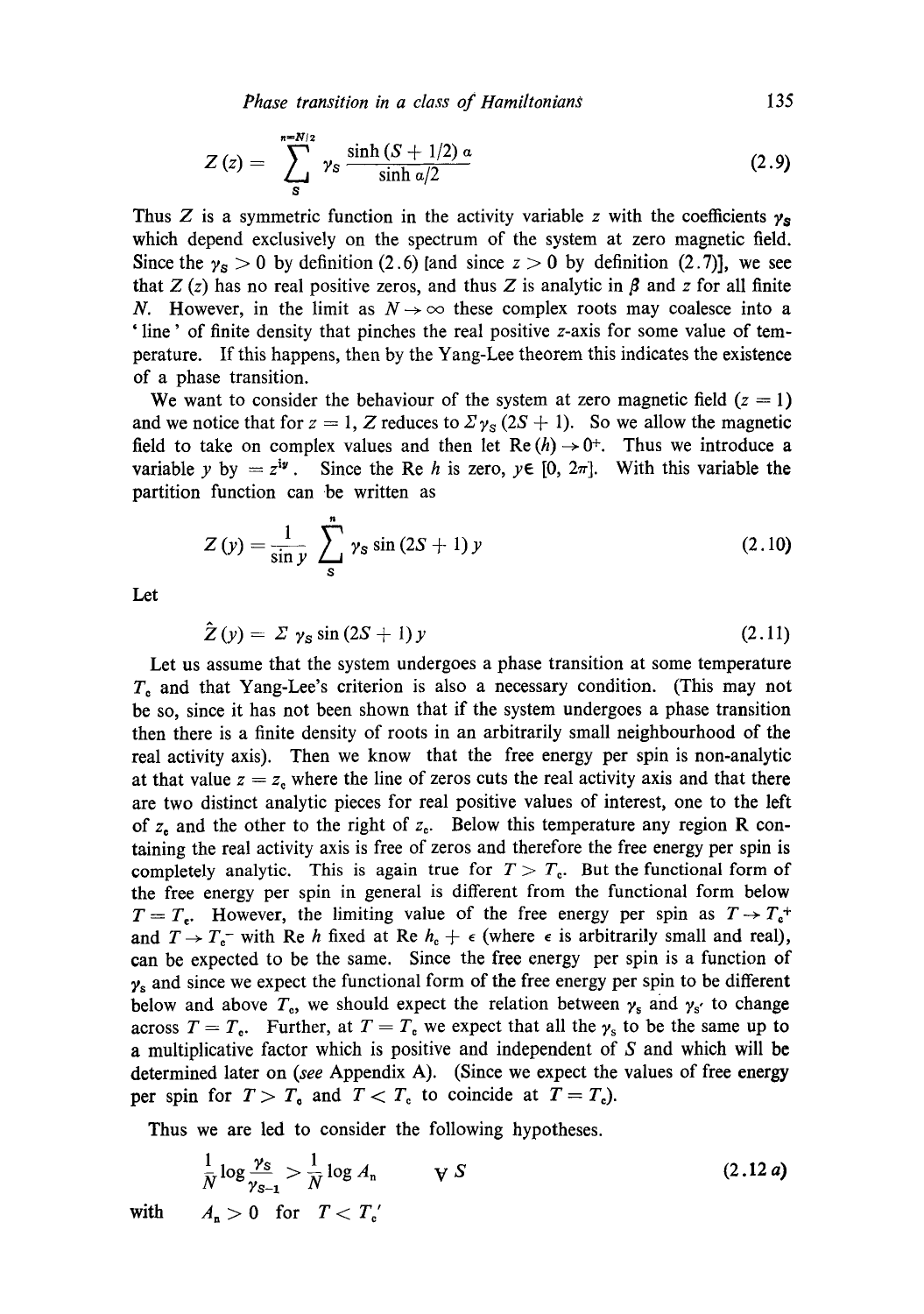*G Ananthakrishna and J Eduardo Suget'* 

$$
\frac{1}{N}\log\frac{\gamma_{\mathbf{S}}}{\gamma_{\mathbf{S}-1}} < \frac{1}{N}\log A_{\mathbf{n}} \quad \text{for} \quad T > T_c' \tag{2.12b}
$$

**and** 

$$
\frac{1}{N}\log\frac{\gamma_{\mathbf{S}}}{\gamma_{\mathbf{S}-\mathbf{1}}}=\frac{1}{N}\log A_{\mathbf{n}}\quad\text{for}\quad T=T'_{c'}\tag{2.12 c}
$$

these relations should hold for all  $S$  in the sense for finitely many  $S$ , these relations may be violated. Certainly, these are not the most general kind of inequalities one can think off, but they have been taken for their simplicity. In Appendix A we show that the allowed form of  $A_n$  is  $A_n = 1 + B/(2n + 1)$ ;  $B > 0$  and finite. The existence of the quantities  $(1/N) \log \gamma_s$  in the limit of  $N \to \infty$  is easy to see and a sketchy 'proof' is given in Appendix *(C).* 

For most part we will be considering the equality in the hypothesis. By using this we will show that the partition function has a line of roots closing on to the real activity axis and therefore the equality in hypothesis corresponds to the temperature  $T_c' = T_c$ . In the sequel we will assume N to be even. For convenience we will use the following form of  $y$ .

$$
y_1 = \frac{r\pi}{2(2n+1)}, \qquad r = 1 \text{ to } 4(2n+1) \tag{2.13}
$$

By using the hypothesis and the form of  $y_1$  it can be shown that

$$
\hat{Z} < \gamma_0 \sum_{s=0}^{n} A_s^s \sin(2S+1) y_1 = \bar{Z} \qquad \text{for } T < T_c' \tag{2.14a}
$$

$$
\hat{Z} > \gamma_0 \sum_{s=0}^{n} A_n^s \sin (2S+1) y_1 = \bar{Z} \quad \text{for } T > T_c' \quad (2.14 b)
$$

and

$$
\hat{Z} = \gamma_0 \sum_{S=0}^{n} A_n^S \sin (2S+1) y_1 = \hat{Z} \qquad \text{for } T = T_c' \qquad (2.14c)
$$

Equations (2.14) has been shown to follow from  $(2.12)$  and  $(2.13)$  in Appendix A. We shall now focuss our attention on  $\overline{Z}$  at  $T = T_c'$  given by (2.14 c). In Appendix B we have shown that for successive values of  $r/2$  the function  $\hat{Z} = \bar{Z}$  changes sign. Thus, there is at least one zero between any two successive values of *r/2.* In fact, these are the only roots as can be seen. Since the number of zeros of  $Z$  increases linearly with N, these roots which are at approximate intervals of  $\pi/(N + 1)$  coalesce into a 'line' of uniform density of roots in the limit  $N \rightarrow \infty$ . It is also clear that all these points defined by  $y_1 = r\pi/2$  ( $2n + 1$ ); r ranging, closes on to real z-axis. The corresponding complex conjugate roots also close on to the real z-axis. Thus, given an arbitrarily small neighbourhood about  $y = 0$ , the number zeros of Z (and therefore that of Z at  $T = T_c'$ ) indefinitely increases in the limit as  $N \rightarrow \infty$ . Thus from the Yang-Lee theorem the free energy per spin is non-analytic at that point and the system undergoes a phase transition. Therefore, the temperature  $T_{\rm c}'$  corresponds to the critical temperature  $T_{\rm c}$ . It can be observed that the function

 $\overline{Z}$  which is an upper bound function for  $T>T_c$  goes over into the lower bound function for  $T < T_e$ . (Although, we have used the specific form of  $y_1$  to obtain these two bounds, they can be easily seen to hold for any general value of  $y$  with the restriction that the total number of changes in sign is even).

136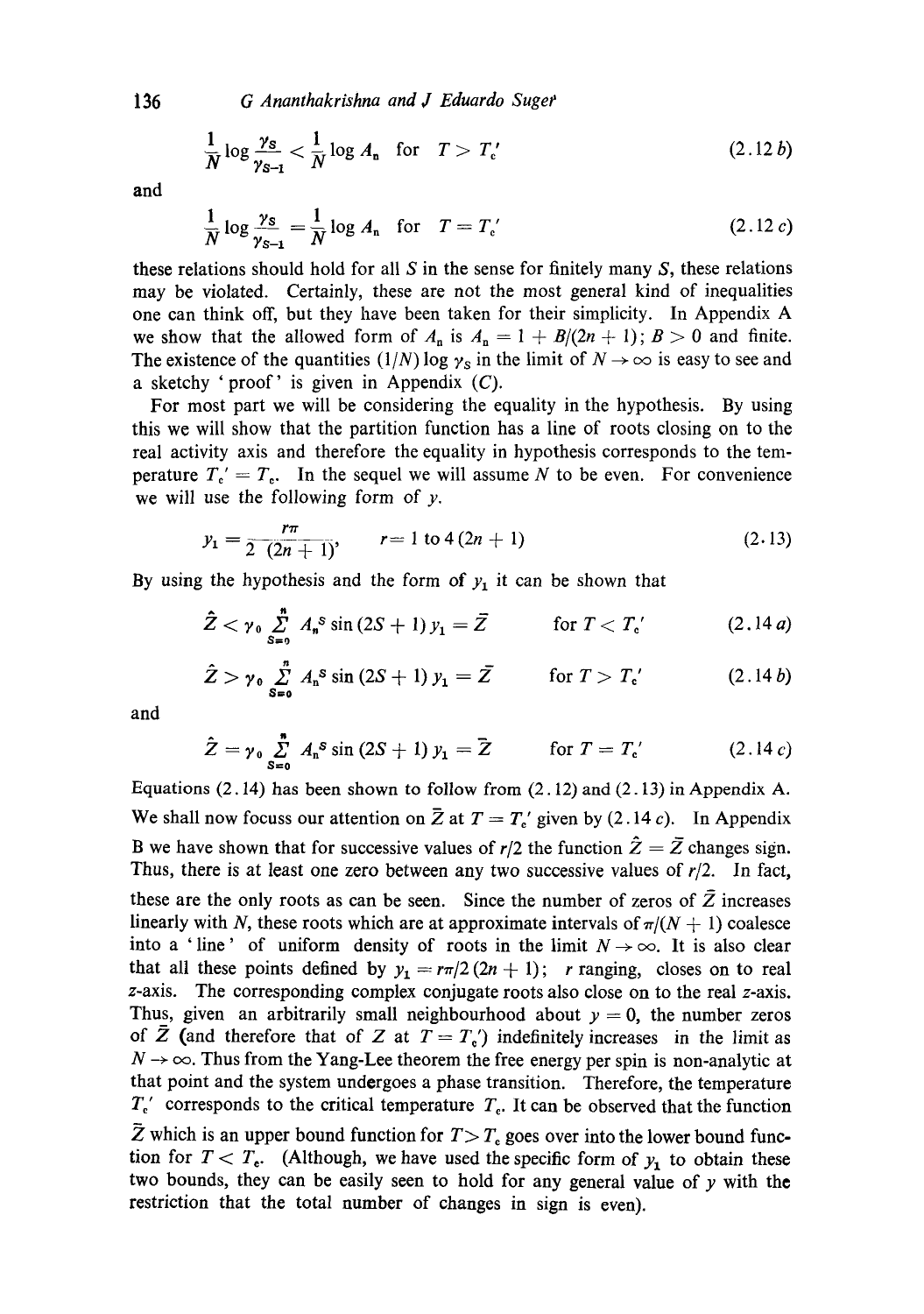Thus if the spectrum of  $H_0$  is such that the equality in the hypothesis is satisfied then the system undergoes a phase transition at a temperature  $T<sub>c</sub>$  determined by  $(2.12 c)$ . Although, these conditions have been obtained, for a Hamiltonian which has properties defined by (2.3), they may or may not be satisfied by any such Hamiltonian. Thus we have only a sufficient condition and not a necessary condition. The hypothesis may be satisfied at more than one temperature in which case we have more than one phase transition.

### **3. Upper and lower bounds of the spectrum**

In conclusion, we illustrate how the energy bounds can be obtained as a function of critical temperature. Consider the Heisenberg Hamiltonian with  $J > 0$ .

$$
\mathcal{H} = -2J \sum_{\langle i,j \rangle} s_i s_j \tag{3.1}
$$

What we wish to obtain is an estimate of the difference between the antiferromagnetic ground state and the ferromagnetic ground state energies, granting that the spectrum of the Heisenberg Hamiltonian satisfies the critical conditions. (Although, there is no rigorous proof that the three-dimensional nearest neighbour Heisenberg Hamiltonian undergoes a phase transition, there is a strong evidence from the high temperature extrapolation procedures *(see* for example Baker *et al*  1967).

Since  $f^* = 1$ , we have

$$
\gamma_n = \exp\left\{-\frac{E_r}{kT}\right\} \tag{3.2}
$$

where  $E_r$  is the ferromagnetic ground state energy. For  $S = 0$ ,

$$
f^0 = \frac{N!}{(N/2)!\,\left(\frac{1}{2}N+1\right)!} \tag{3.3}
$$

and

$$
\gamma_0 = \sum_{F=1}^{f^0} \exp \left\{-\frac{E_{\lambda}}{kT}\right\} \tag{3.4}
$$

Replacing every energy eigenvalue  $E(F, 0)$  by the highest one, which is the antiferromagnetic ground state energy  $E_{\mathbf{A}}$ , we have

$$
\bar{\gamma}_0 = f^0 \exp\left\{-\frac{E_\bullet}{kT}\right\} < \gamma_0 \tag{3.5}
$$

Hence

$$
\frac{\gamma_n}{\gamma_0} < \frac{\gamma_0}{\bar{\gamma}_0} = \left[ \exp\left\{ \frac{-\left(E_\mathbf{r} - E_\mathbf{u}\right)}{k} \right\} \right] / f_0 \tag{3.6}
$$

Using Stirling's approximation we get, in the limit of large  $n$ 

$$
f^0 \sim \frac{2^{2n}}{n^{3/2} (2\pi)^{1/2}} \tag{3.7}
$$

and

$$
\frac{\gamma_n}{\bar{\gamma}_0} = \frac{[(\exp\{-(E_x - E_{\lambda})/kT_c\}]n^{3/2}(2\pi)^{1/2}}{2^{2n}} > \exp C
$$

where we have used  $T=T_e$  and  $A_n = 1 + C/n$ . Thus, we have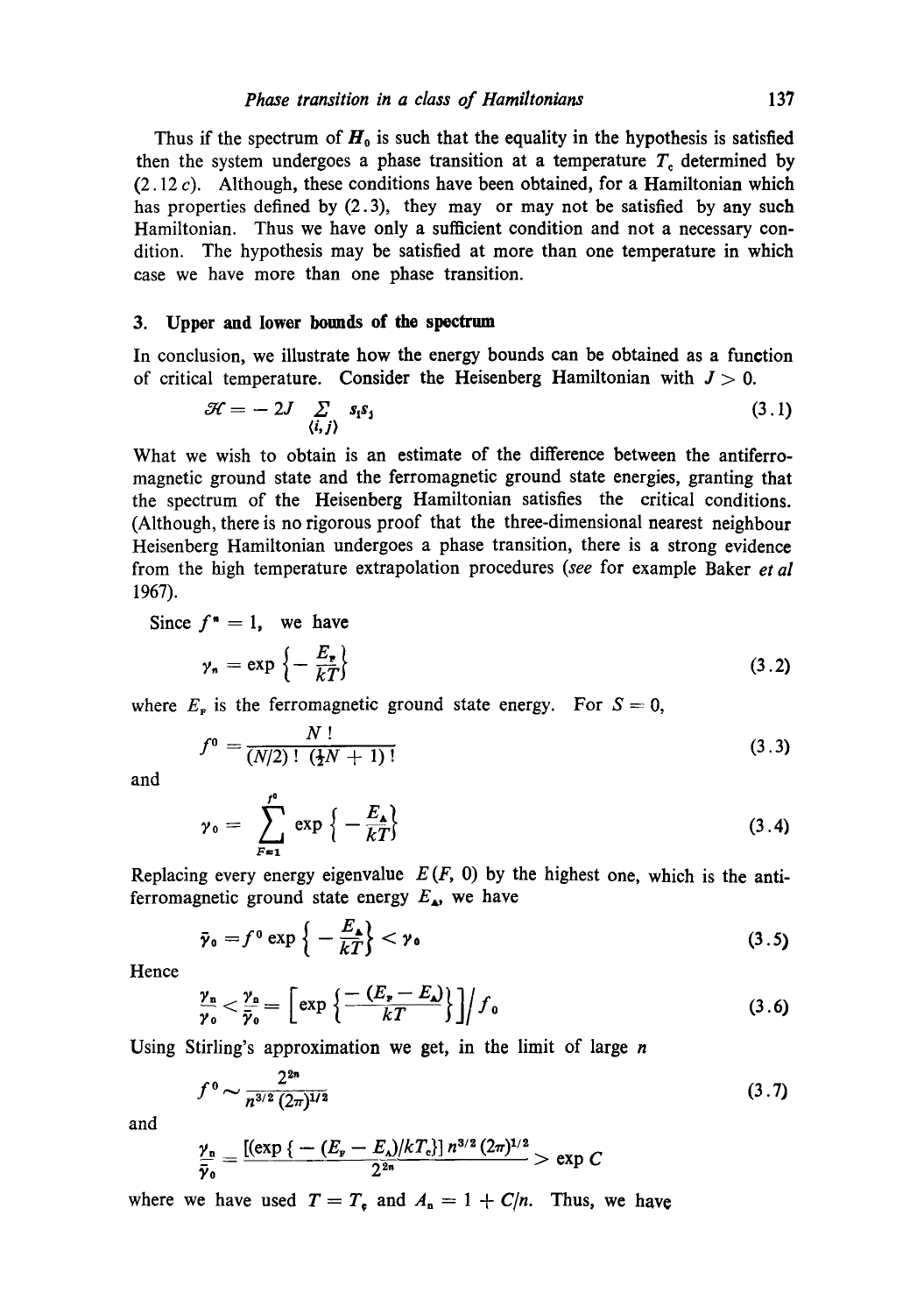*G Ananthakrishna and J Eduardo Suger* 

$$
-\lim_{n\to\infty}\frac{(E_{\nu}-E_{\lambda})}{2nkT_{\epsilon}}>-\frac{3}{4}\log n-\frac{1}{4n}\log 2\pi+\log 2
$$
  

$$
E_{\nu}-E_{\lambda}>-\frac{JN\log 2}{\theta}
$$
 (3.8)

or

Of course 
$$
\theta_c = J/kT_c
$$
 differs from crystal to crystal, depending on the lattice structure and dimensionality of the lattice. Thus, by using the critical conditions we are able to obtain an expression for the bounds of the spectrum. For the case of one dimension this result is not meaningful since we know that there is no phase transition. However, if we take the values of  $\theta_c$  for the F.C.C. the B.C.C. and the S.C. that are estimated from the high temperature expansion, namely,  $\theta_c \sim 0.24$ , 0.4 and 0.6, respectively, we obtain:

$$
\frac{E_{\mathbf{A}} - E_{\mathbf{F}}}{N} > \begin{cases} 4J \log 2 & \text{for the F.C.C.} \\ 2 \cdot 5J \log 2 & \dots \text{ B.C.C.} \\ 1 \cdot 666 \log 2 & \dots \text{ S.C.} \end{cases}
$$
(3.9)

#### **4. Summary and discussion**

To summarize, we have considered a class of Hamiltonians with  $S<sub>tot</sub>$  as a good quantum number. The partition function for such a system under a uniform applied magnetic field can be written as a symmetric function in z. Since we were interested in the zero magnetic field situation, we let the magnetic field take on complex values and the real part approach zero. By introducing a hypothesis relating the subpartition functions with different values of  $S$  we were able to show that when the equality holds, given an arbitrary small neighbourhood about  $z = 1$ , the number of zeros indefinitely increases in the limit as  $N \to \infty$ , thus indicating that the system undergoes a phase transition. We then obtained an estimate of the bounds on the spectrum of the Heisenberg Hamiltonian. Unfortunately we are unable to find a model which satisfies our hypothesis.

Thus we have succeeded in using the Yang-Lee's theorem on the mechanism of phase transition. It may be argued that the quantities obtained, namely,  $\gamma_s$  are quite complicated so that not much reduction has been obtained. For this we remark that the main purpose of the analysis is not very much to obtain any reduction of the difficulties involved in the computation of  $Z$  (which is altogether a different problem), but to be able to use Yang-Lee theorem to obtain some information about the system. The analysis of the problem may be well appreciated if it is recalled that the Yang-Lee theorem has not been used since its publication (to the best of our knowledge). Further, the analysis of the present problem does indicate how it may be possible to use a similar approach for other problems of the same nature. In addition, if one considers a sequence of groups which commute among themselves and with the Hamiltonian, then depending on the number of Casimir invariants the reduction of Z into quantities similar to  $\gamma_s$  would be greatly enhanced. (A possible example would be a Hamiltonian which is invariant under unitary group in N-dimensions.)

If one wants to consider proving the necessity for the hypothesis one meets with the following formidable problem. Since there are several orders of phase transition, these, in the spirit of the present problem, will have to be related to the

138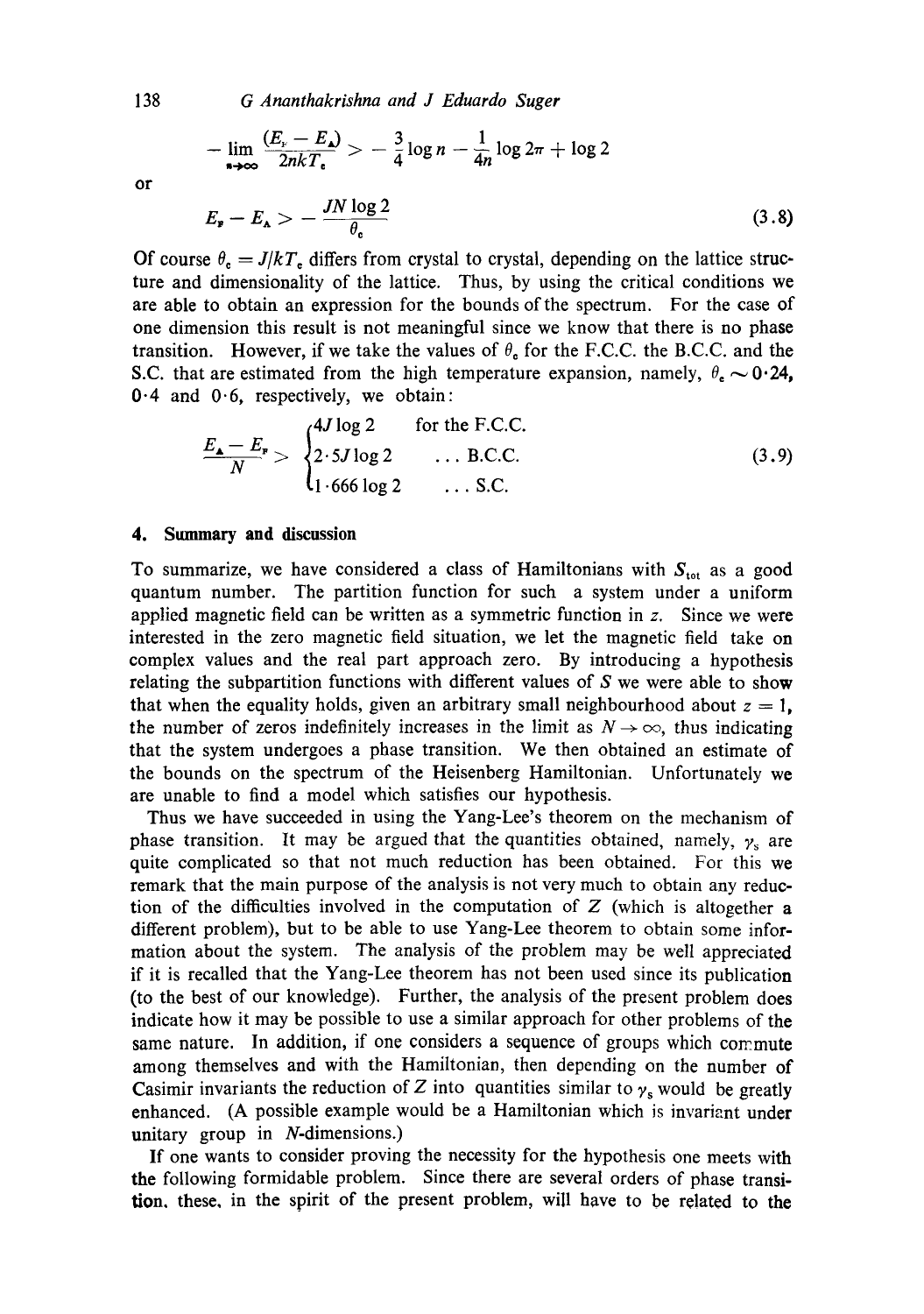density of zeros at the point where they close onto the real activity axis. This problem is quite open and so the problem of obtaining both necessary and sufficient conditions appears to be quite hard.

### **Acknowledgements**

We wish to thank Professors E C G Sudarshan, F A Matsen and N Kumar for useful discussions. One of us (G A) wishes to thank CSIR, New Delhi, for the award of a pool officership.

## **Appendix A**

By using the hypothesis and the form of  $y_1$ , we will prove that  $\bar{Z}$  in an upper bound function of  $\ddot{Z}$ . It is obvious that the sum in (2.11) changes sign as the argument of the sine function increases from zero to  $k$ , where  $k$  is some integer. Accordingly we split the sum (2.11) into two sets of sums, one of which is positive and the other is negative. Due to the form of  $y_1$  we use, the sine function changes sign at approximate intervels of S characterized by the integer value of  $m = (2n + 1)/r$ , which we denote by  $m_1$ . Let the number of such  $m_1$ 's be *l*. [For simplicity we will assume  $l$  to be even. Slight modification is necessary when  $l$  is odd and for

that case  $\hat{Z} > y_0 \sum A_n^s \sin(2S+1) y_1$ .] Rewriting (2.11) we have

rex=(1) m~+m2= (2) Z, (YO = I ~,~ sin (2S + 1) y~ + Z' ~,~ sin (2S + 1) y~ S=o (~)+t + ........................ + .................. (~) (~+:) + 27 ~'ssin(2S+l) Y~+ 27 ~,ssin(2S+l) yl s=(~-i)+i (k)+~ --~ ........................ -~- .................. (I--\*) (0--" + ~' ~'ssin(2S+l) Y~-]- X ~,~sin(2S-J-1) Y~ (A.1) s=(~-2)+i (t-1)+x

where  $(k) = \sum_{i=1}^{n} m_i$ . The odd terms are positive and even terms are negative. Using the hypothesis  $(2.12a)$  we replace each term by its upper bound. Thus we have

$$
\hat{Z}(y_1) < \frac{\gamma_{(1)}}{A_n^{(1)}} \sum_{S=0}^{\binom{1}{2}} A_n^S \sin (2S+1) y_1 + \frac{\gamma_{(1)}}{A_n^{(1)}} \sum_{(1)+1}^{\binom{2}{2}} A_n^S \sin (2S+1) y_1
$$
  
+  $\cdots$   
+  $\frac{\gamma_{(k)}}{A_n^{(k)}} \sum_{(k-1)+1}^{\binom{k}{2}} A_n^S \sin (2S+1) y_1 + \frac{\gamma_{(k)}}{A_n^{(k)}} \sum_{(k)+1}^{\binom{k+1}{2}} A_n^S \sin (2S+1) y_1$   
+  $\cdots$   
+  $\cdots$   
+  $\frac{\gamma_{(l-1)}}{A_n^{(l-1)}} \sum_{(l-2)+1}^{\binom{l-1}{2}} A_n^S \sin (2S+1) y_1 + \frac{\gamma_{(l-1)}}{A_n^{(l-1)}} \sum_{(l-1)+1}^n A_n^S \sin (2S+1) y_1$   
(A.2)

It is easy to show that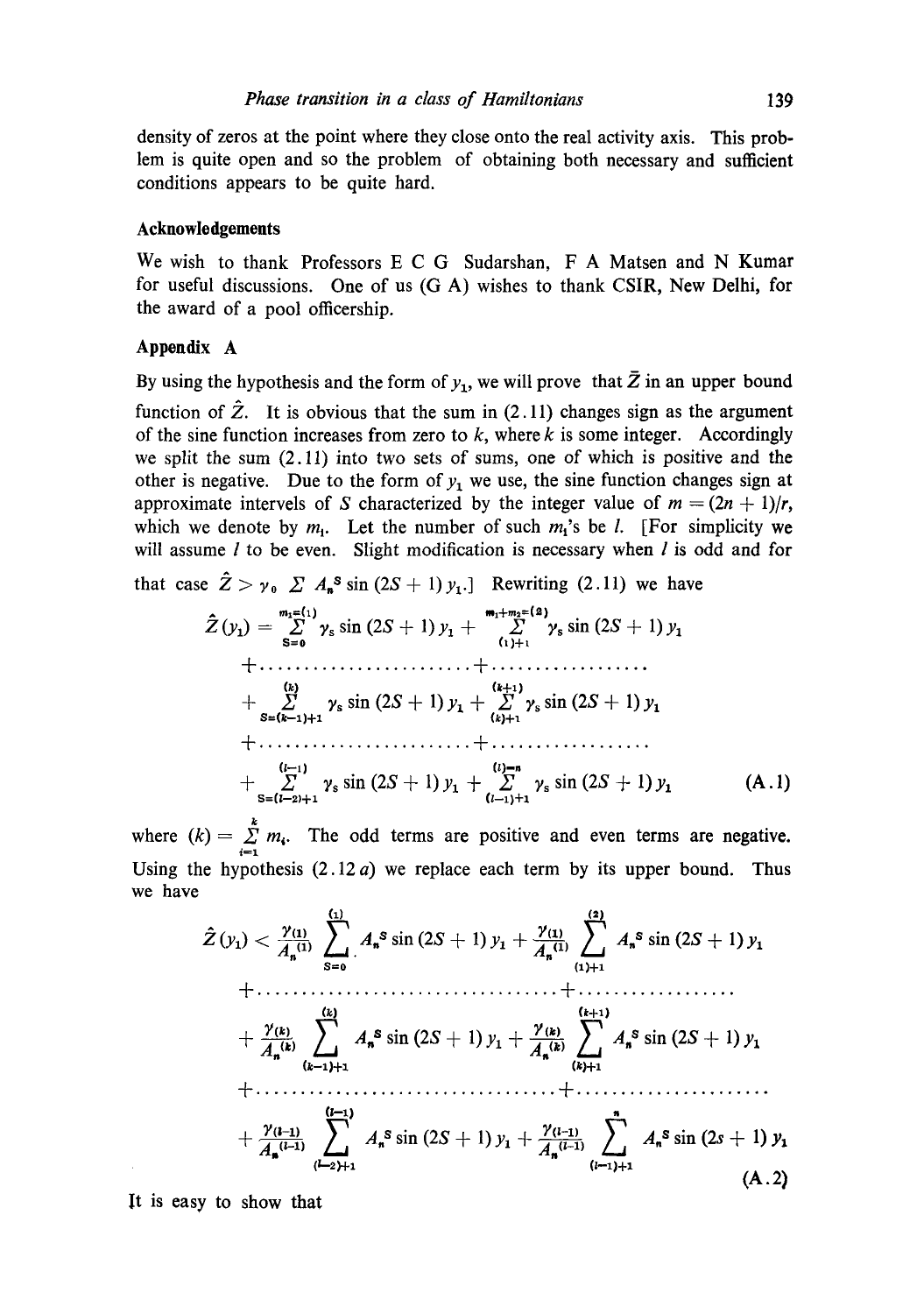$$
\sum_{s=0}^{m} A_{s}^{s} \sin (2S + 1) y
$$
\n
$$
= \frac{A_{s}^{m+2} \sin (2m + 1) y - A^{m+1} \sin (2m + 3) y + (1 + A_{s}) \sin y}{A_{s}^{2} - 2A_{s} \cos 2y + 1}
$$
\n(A.3)

The denominator of  $(A.3)$  is positive for any  $y \in (0, 2\pi)$  and finite N because

$$
A_{\mathbf{a}}^2 - 2A_{\mathbf{a}} \cos 2y + 1 = (A_{\mathbf{a}} - 1)^2 + 4A_{\mathbf{a}} \sin^2 y > 0
$$

(Note that  $A_n > 0$ ). The m<sub>i</sub>'s can at the most differ by unity. Thus  $m_1 + m_2 = 2m$ or  $2m + 1$ . Consider

$$
\sum_{S=0}^{2m} A_{\mathbf{a}}^S \sin(2S+1) y_1.
$$

Using (A.3), the form of  $y_1$  and  $m = (2n + 1)/r$ , [apart from a denominator which is exactly the same as in  $(A.3)$ ], we have

$$
A_n^{2m+2} \sin \left(2\pi + \frac{r\pi}{2(2n+1)}\right) - A_n^{2m+1} \sin \left(2\pi + \frac{3r\pi}{2(2n+1)}\right) + (1 + A_n) \sin y_1
$$

(For convenience we have used  $m = (2n + 1)/r$  instead of its integer value. The result that follows from this is equally true even when the integer value of  $m$  is used). When *n* is large and  $r \ll n$ , we can use sin  $y = y$ , Using this we have

$$
\frac{r\pi}{2(2n+1)}\left[A_n^{2m+1}(A_n-3)+1+A_n\right].
$$

This quantity is less than or equal to zero for  $1 \leq A_n < 3$ . In particular the form of  $A_n$  we use is  $A_n = 1 + B/(2n + 1)$ . This choice follows from the discussion given in Appendix B. The equality holds at  $A_n = 1$ . [These results hold even if we drop the restriction that  $r \ll n$  for  $A_n = 1 + B/(2n + 1)$  and  $y \in (0, \pi/2)$ .]

Thus we have

$$
\sum_{S=0}^{2m} A_{n}^{S} \sin (2S+1) y_{1} < 0.
$$

Similarly, we can show that

$$
\sum_{\substack{k=1\\ \mathbf{S}=(k)+1}}^{(k)+2m+1} A_n^S \sin(2S+1) y_1 < 0. \tag{A.4}
$$

[Although eq. (A.4) was shown to hold when  $(k + 2) - (k) = 2m$ , it holds even when  $(k + 2) - (k) = 2m + 1$ . Using (A .4) and  $\gamma_0 < \gamma_{(k)}/A_n^{(k)}$  for  $k > 0$  we obtain

$$
\hat{Z} < \gamma_0 \sum_{s=0}^n A_s^s \sin(2S+1) y_1 = \bar{Z}
$$

Then  $\bar{Z}$  has the form given in (A.3) with  $m = n$  except for the multiplicative factor  $\gamma_0$ . Thus we have obtained  $\overline{Z}$  to be the upper bound of the function Z.

Similarly, using  $(2.12b)$  it can be shown that  $(2.14b)$  follows. Although, these relations have been proved for a specific choice of  $y_1$ , clearly they hold for **any** choice of y which satisfies the conditions that the total number of changes in sign is even,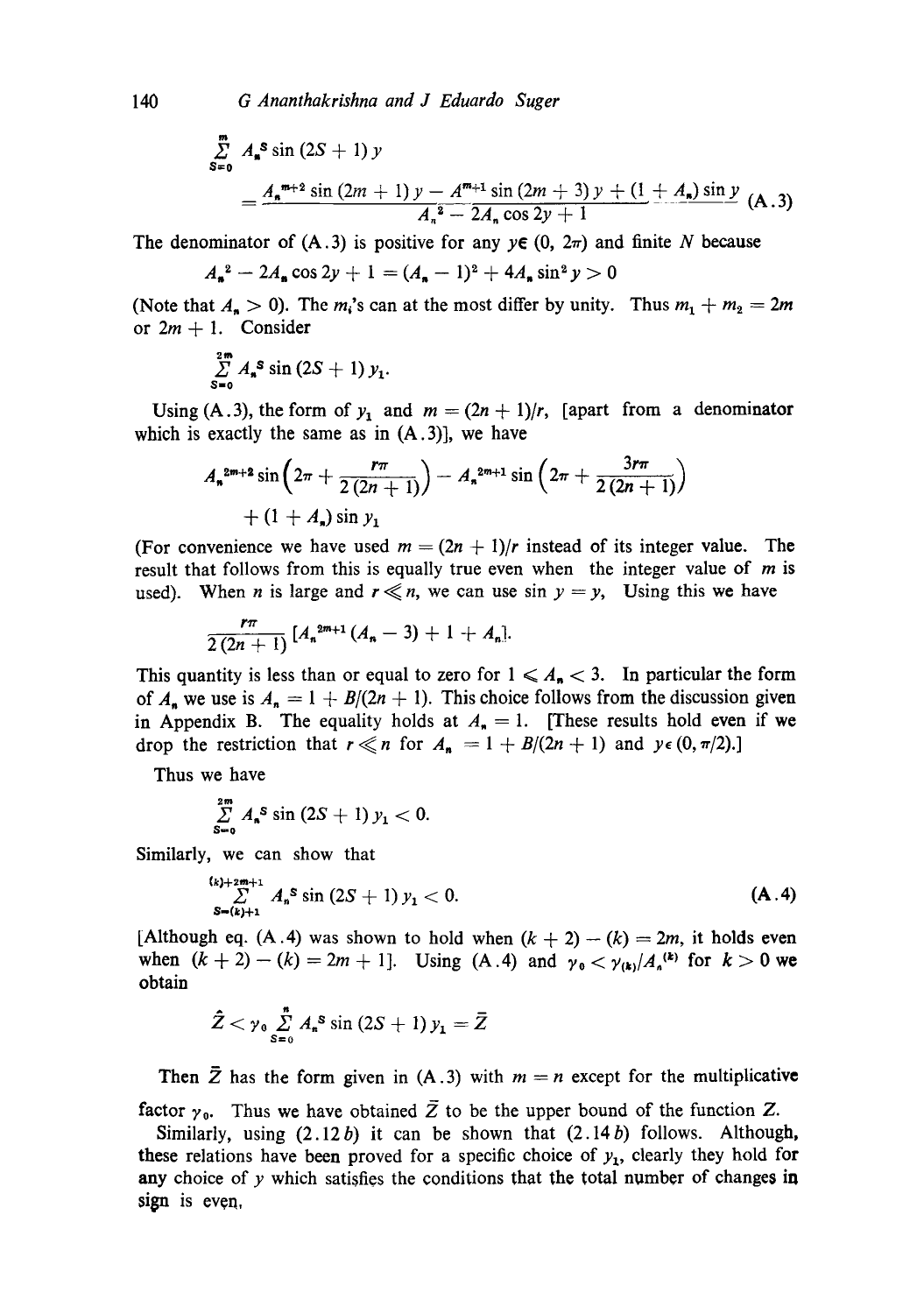# **Appendix B**

Consider the function  $\bar{Z}$  given in (2.14 c). Since  $\gamma_0$  is positive (for  $0 > \beta > \infty$ ) it is sufficient to show that  $\sum_{s=0} A_s$  sin  $(2S + 1) y_1$  alternates in sign for successive values of  $r/2$ . From  $(A.3)$  it is clear that it is sufficient to show that the numerator of (A.3) alternates in sign (with  $n = m$ ) for successive values of  $r/2$ . Rewriting the numerator of  $(A.3)$  with  $m = n$  and  $y_1 = r\pi/2 (2n + 1)$ , we get

$$
f(A_n, y_1) = A_n^{n+2} \sin \frac{r\pi}{2} - A_n^{n+1} \sin \frac{r\pi}{2} \cos \frac{r\pi}{2n+1}
$$
  
- A\_n^{n+1} \cos \frac{r\pi}{2} \sin \frac{r\pi}{2n+1} + (A\_n + 1) \sin \frac{r\pi}{2(2n+1)} (B.1)

*Case* 1:  $r$  and  $r/2$  are even

$$
f_1(A_n, y_1) = -A_n^{n+1} \sin \frac{r\pi}{2n+1} + (A_n + 1) \sin \frac{r\pi}{2(2n+1)}
$$

The choice of  $A_n$  we use is  $A_n = 1 + B/(2n + 1)$ . For all those values of r for which  $r\pi/(2n + 1)$  is within the first quadrant,  $\sin r\pi/(2n + 1) > \sin r\pi/2$  (2n + 1). (Note that it is sufficient to consider small angles in the first quadrant, since in the limit as  $n \to \infty$  there are infinitely many such values.) Thus,  $f_1(A_n, y_1)$  is negative for all finite *n*. In the limit  $n \to \infty$ ,  $A_n^* \to e^{B/2}$  and sin  $r\pi/(2n + 1) \sim r\pi/(2n + 1)$ . Using these limits, we have

$$
f_1(A_n, y_1) \to (-e^{B/2} 2A_n + A_n + 1) \frac{r\pi}{2(2n+1)}
$$
 (B.2)

Thus  $f_1(A_n, y_1)$  approaches zero from the negative side. *Case* 2: r is even and *r]2* is odd.

In this case, we have

$$
f_2(A_n, y_1) = A_n^{n+1} \sin \frac{r\pi}{2n+1} + (A_n + 1) \sin \frac{r\pi}{2(2n+1)}
$$
.

For such values of r, and  $\frac{1}{2n+1} \epsilon (0, \pi/2)$ ,  $f_2(A_n, y_1)$  is always positive for all finite  $n$ . Thus in the limit of large  $n$ , we have

$$
f_2(A_n, y_1) \rightarrow (2A_n e^{B/2} + A_n + 1) \frac{r\pi}{2(2n+1)}
$$
 (B.3)

This approaches zero from the positive side. (Note that these results hold even when the restriction that  $r \ll n$  is dropped for  $A_n = 1 + B/(2n + 1)$  and  $y \in (0, \pi/2)$ )

Thus, given an arbitrarily small neighbourhood about  $y = 0$ , the number of zeros of  $f(A_n, y_1)$  indefinitely increases in the limit as  $n \to \infty$ .

Some remarks on the choice of  $A_n$  are in order. The constant  $A_n$  which is a function of N only relates  $\gamma_s$  to  $\gamma_{s-1}$ . These relations imply that  $\gamma_s$  is an increasing function of S. Since only the constant relates  $\gamma_s$  to  $\gamma_{s-1}$  one must expect to eliminate the constant in the calculation (as was seen in the example considered). At the first sight, it appears that there is a considerable amount of arbitrariness in the